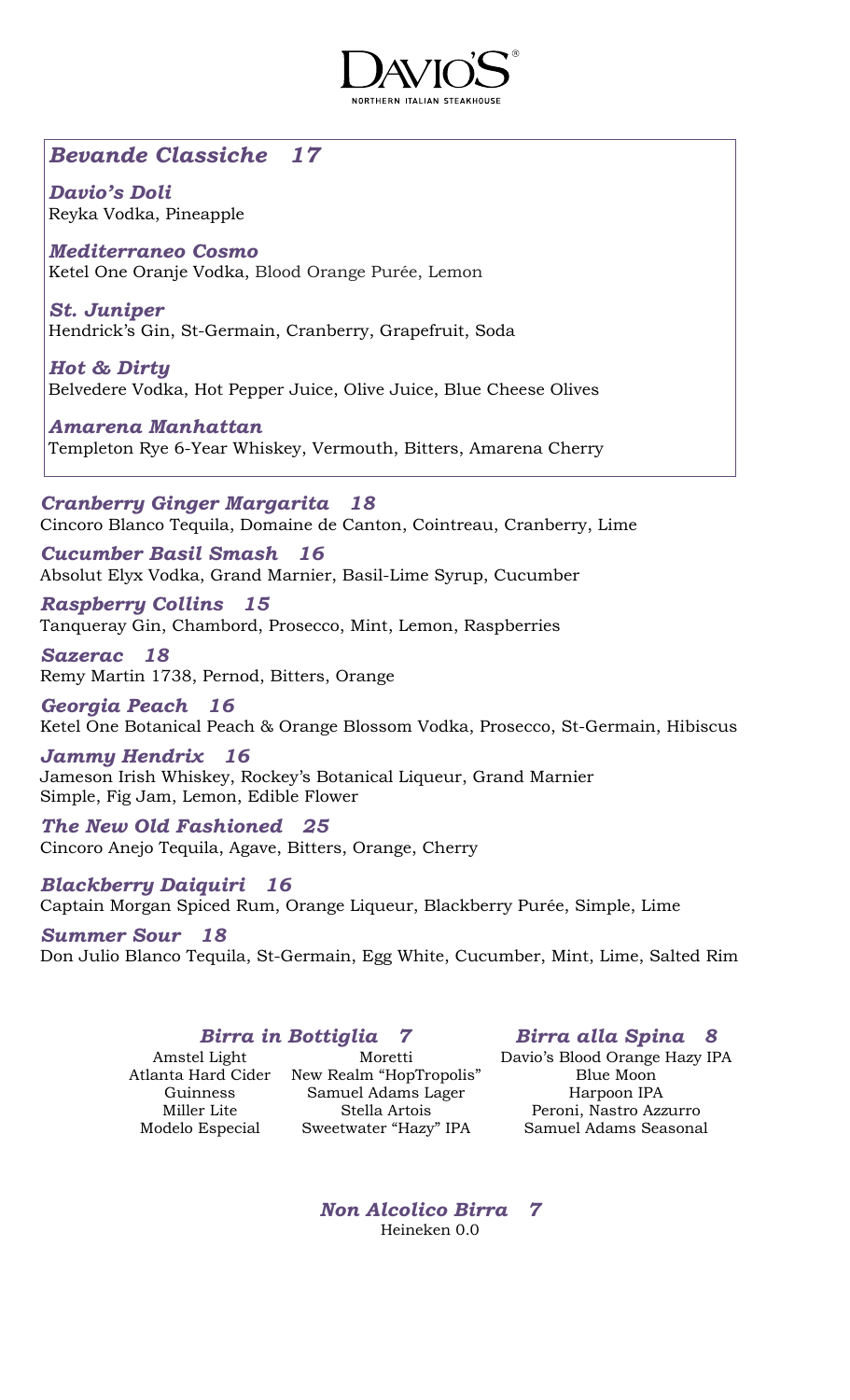#### **WINES BY THE GLASS**

### *Bubbles*

| NV | Valdo "No. 1" Brut <i>Prosecco</i> , <i>Italy</i>      | 12 |
|----|--------------------------------------------------------|----|
| NV | NV Rotari Brut Rosé Trentodoc, Italy                   | 15 |
| NV | NV Roederer Estate Brut Anderson Valley, United States | 18 |
| NV | NV G.H. Mumm Brut Champagne, France                    | 25 |

# *White Wine*

|      | 2020 Alois Lageder "Terra Alpina" Pinot Bianco Dolomiti, Italy                 | 12 |
|------|--------------------------------------------------------------------------------|----|
|      | 2020 Barone Fini Pinot Grigio Valdadige, Italy                                 | 14 |
|      | 2020 Chateau St Michelle Riesling Columbia Valley, Washington                  | 13 |
| 2021 | Starborough Sauvignon Blanc Marlborough, New Zealand                           | 12 |
|      | 2020 <b>Davio's Reserve</b> by Peter Merriam Sauvignon Blanc Russian River, CA | 14 |
|      | 2020 La Crema Chardonnay Monterey, CA                                          | 12 |
|      | 2019 Duckhorn "Decoy" Chardonnay Sonoma County, CA                             | 14 |
|      | 2019 Davio's Reserve by Peter Merriam Chardonnay Russian River, CA             | 16 |
|      | 2018 Jordan Winery Chardonnay Russian River, CA                                | 25 |
|      | 2020 Pieropan Soave Classico Veneto, Italy                                     | 14 |
|      |                                                                                |    |

# *Rosé*

| 2019 Davio's Reserve by Peter Merriam Pinot Noir Russian River, CA | 16 |
|--------------------------------------------------------------------|----|
| 2020 Planeta Rosé Nero D'Avola Sicily, Italy                       | 14 |
| 2020 Fleur de Mer Rosé of Grenache Cotes de Provence, France       | 11 |

#### *Red Wine*

|      | 2018 Benton Lane Pinot Noir Willamette Valley, Oregon                             | 16 |
|------|-----------------------------------------------------------------------------------|----|
|      | 2019 <b>Davio's Reserve</b> by Peter Merriam Pinot Noir Russian River, CA         | 19 |
|      | 2015 Corte alla Flora Merlot Tuscany, Italy                                       | 15 |
| 2020 | Chakras Malbec Reserva Mendoza, Argentina                                         | 13 |
| 2019 | Conundrum "10th Anniversary" Petite Sirah Blend California                        | 13 |
| 2019 | Ghost Pines "Winemaker's Red" Zinfandel Blend California                          | 16 |
|      | 2019 Orin Swift "Abstract" Grenache Blend California                              | 25 |
|      | 2018 Louis Martini Cabernet Sauvignon Sonoma County, California                   | 15 |
|      | 2018 <b>Davio's Reserve</b> by Peter Merriam Cabernet Sauvignon Russian River, CA | 18 |
| 2017 | Jordan Winery Cabernet Sauvignon Alexander Valley, CA                             | 29 |
|      | 2018 Damilano Nebbiolo Langhe Piedmonte, Italy                                    | 19 |
|      | 2018 Francis Ford Coppola "Diamond Collection" Zinfandel California               | 14 |
| 2019 | Castello Banfi Chianti Classico Tuscany, Italy                                    | 12 |
|      | 2018 Brancaia "Tre" Sangiovese Blend Tuscany, Italy                               | 16 |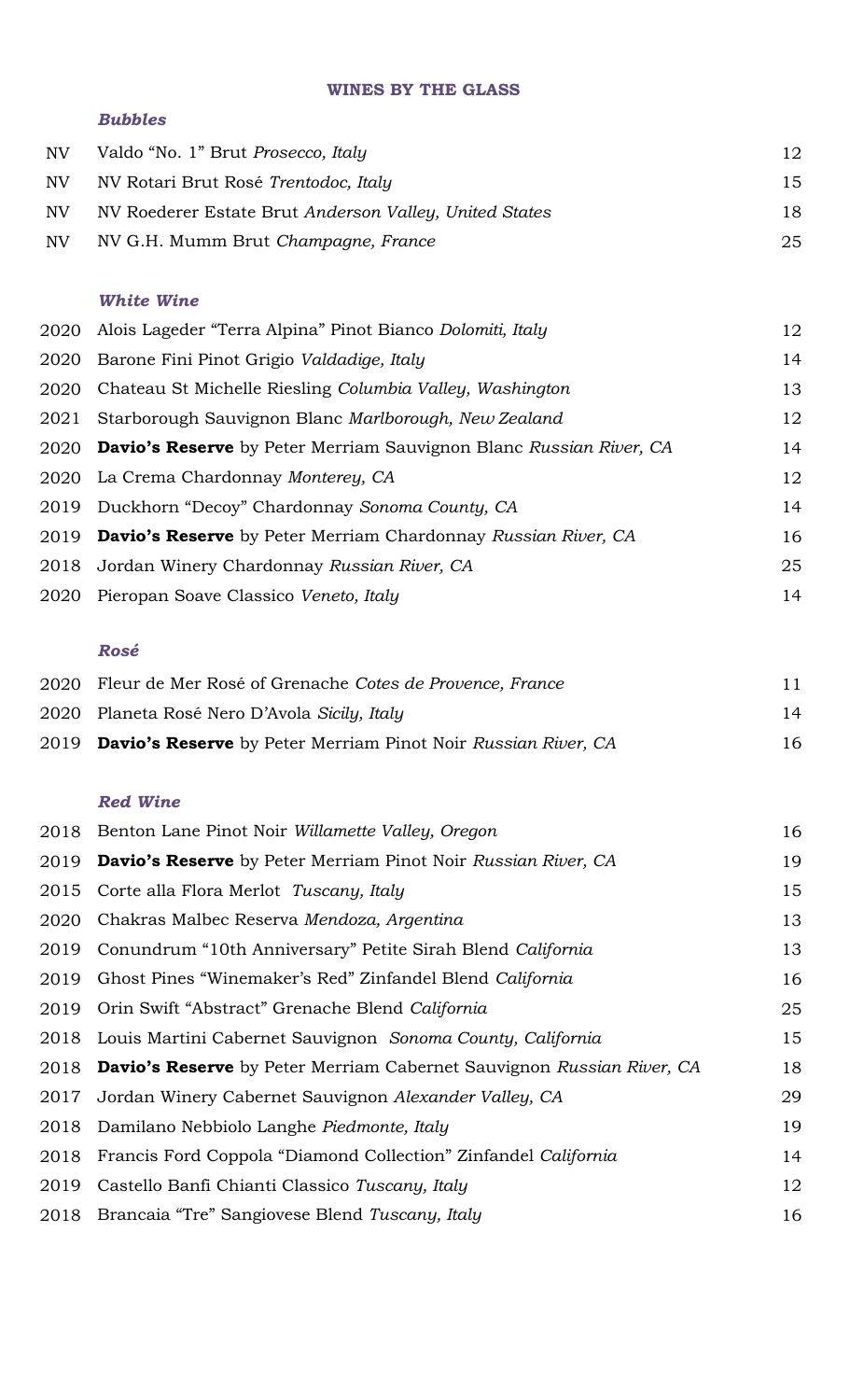#### **HALF BOTTLES**

# *Sparkling*

| NV | Moët & Chandon "Imperial" Champagne 1/4 btl 187ml | -38 |
|----|---------------------------------------------------|-----|
|    |                                                   | 60  |

# *White Wine*

|  | - 125 |
|--|-------|

# *Red Wine*

### **LARGE FORMAT**

| 2018 Boich Family Cellar Cabernet Sauvignon Beckstoffer To Kalon (1.5L)  750 |      |
|------------------------------------------------------------------------------|------|
|                                                                              | 1400 |
| 2018 Shafer "Hillside Select" Cabernet Sauvignon Stag's Leap District (1.5L) | 1500 |
|                                                                              |      |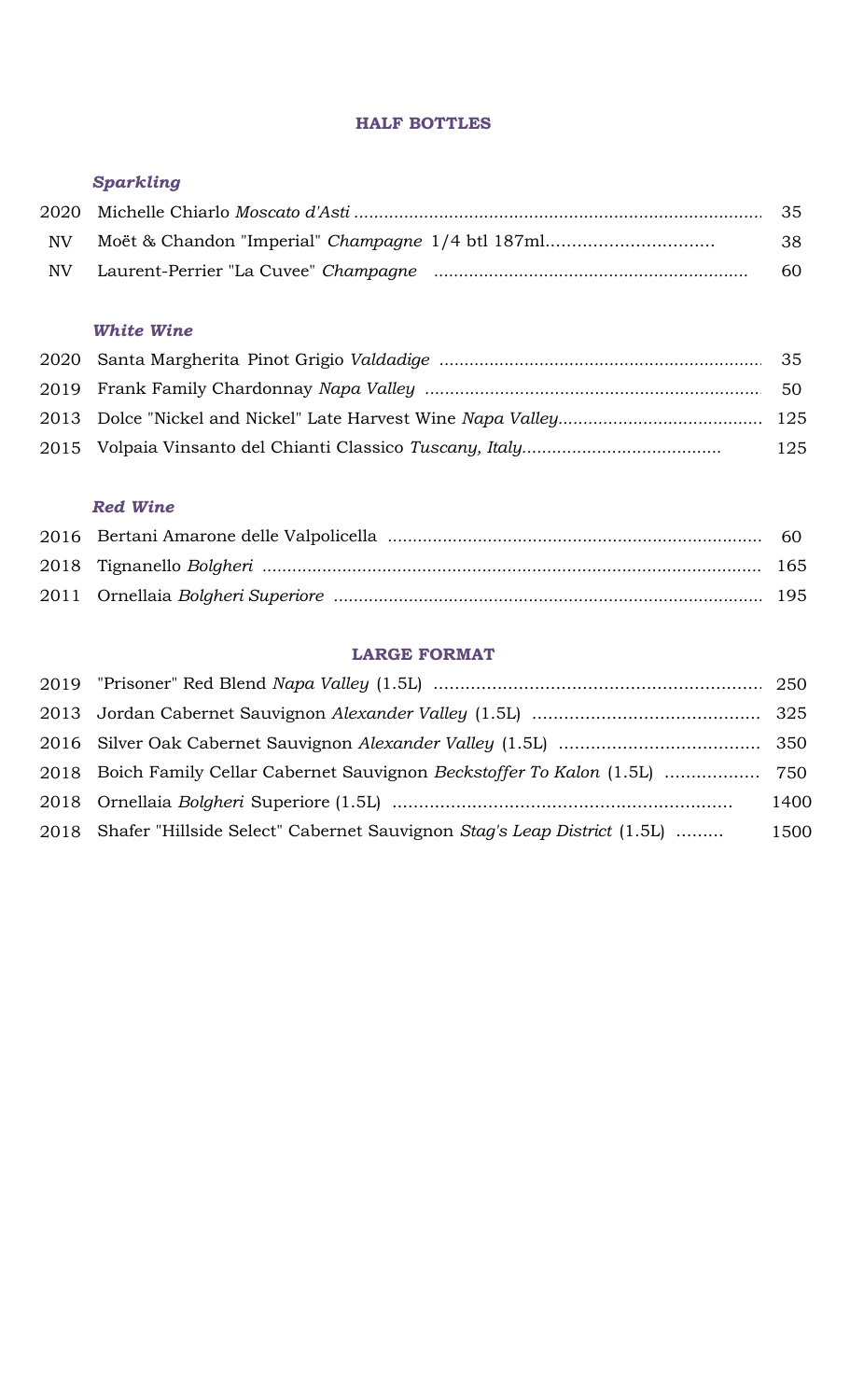#### **SPARKLING WINE**

# *Italy*

# *France*

|     | 2019 Gerard Bertrand "Cremant de Limoux" Brut Languedoc-Roussillon  50   |     |
|-----|--------------------------------------------------------------------------|-----|
| NV  |                                                                          |     |
| NV  |                                                                          | 95  |
| NV  |                                                                          |     |
| NV  |                                                                          |     |
|     | 2008 Pierre Paillard "Le Grande Recolte" Extra Brut Bouzy Grand Cru  185 |     |
|     | 2014 Charles Heidsieck "Blanc de Millenaires" Extra Brut Champagne       | 350 |
|     |                                                                          | 395 |
|     |                                                                          |     |
| NV. |                                                                          |     |

#### *United States*

### **ITALIAN WHITE**

## *Northern Italy*

# *Southern Italy & The Islands*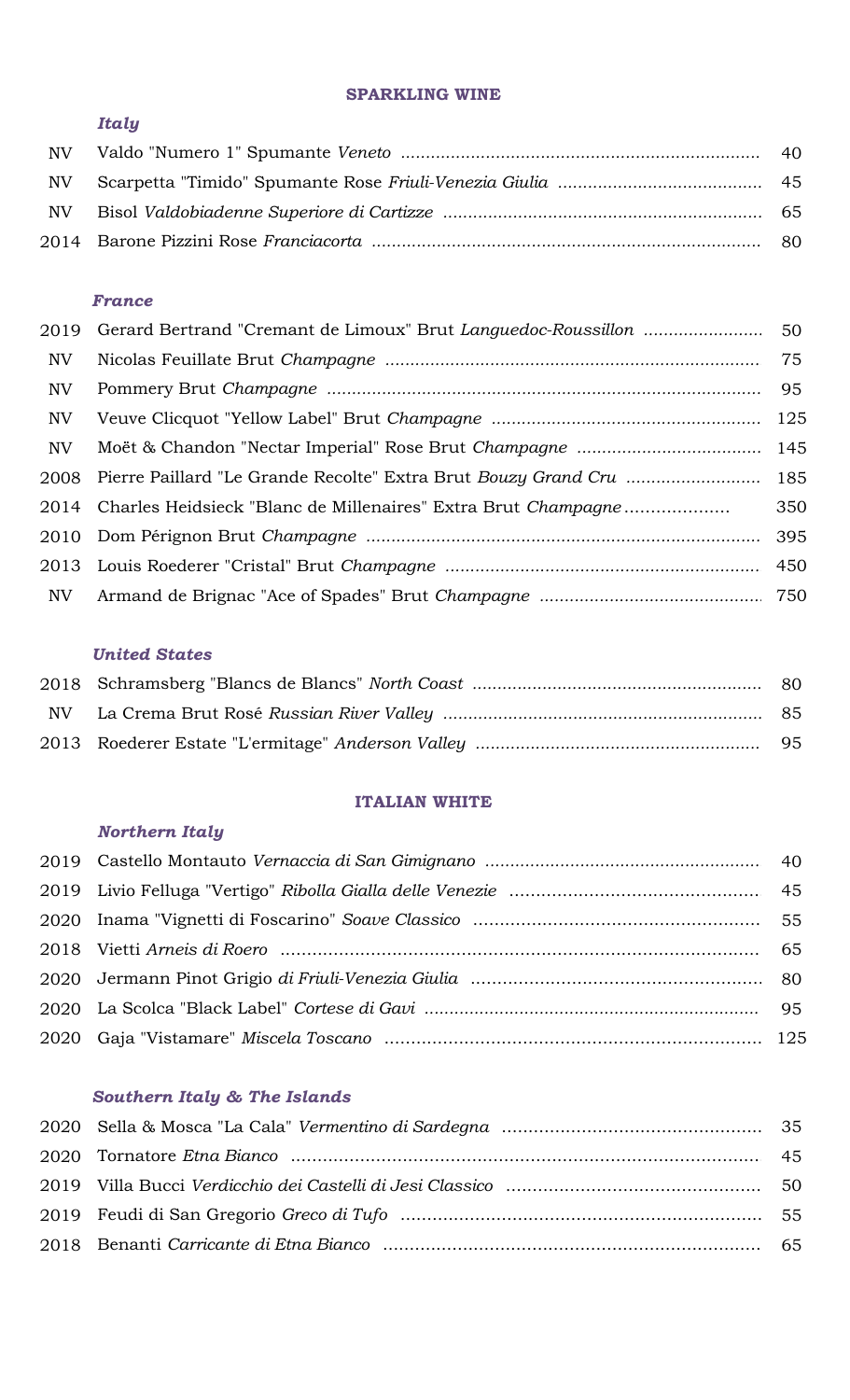#### **AMERICAN WHITE**

#### *Chardonnay*

| 2020 |                             | 40 |
|------|-----------------------------|----|
| 2020 |                             |    |
| 2018 |                             | 60 |
| 2018 |                             | 65 |
| 2017 |                             |    |
| 2019 |                             |    |
| 2018 |                             |    |
| 2017 |                             |    |
| 2019 |                             | 90 |
| 2020 |                             | 90 |
| 2017 |                             |    |
| 2017 |                             |    |
| 2019 |                             |    |
| 2017 |                             |    |
|      | <b>Other American White</b> |    |
| 2020 |                             |    |
| 2020 |                             | 55 |
| 2019 |                             | 63 |
| 2019 |                             | 80 |
| 2020 |                             | 95 |
|      |                             |    |
| 2020 |                             | 55 |
| 2019 |                             | 75 |
| 2019 |                             |    |
|      |                             |    |

# Bouchard Pere & Fils *Meursault* .......................................................................................... 125 Domaine Alain Chavy *Puligny-Montrachet* .......................................................................................... 135 Maison Champy *Chassagne-Montrachet 1er Cru* .......................................................................................... 150

# **INTERNATIONAL WHITE**

#### **ROSE**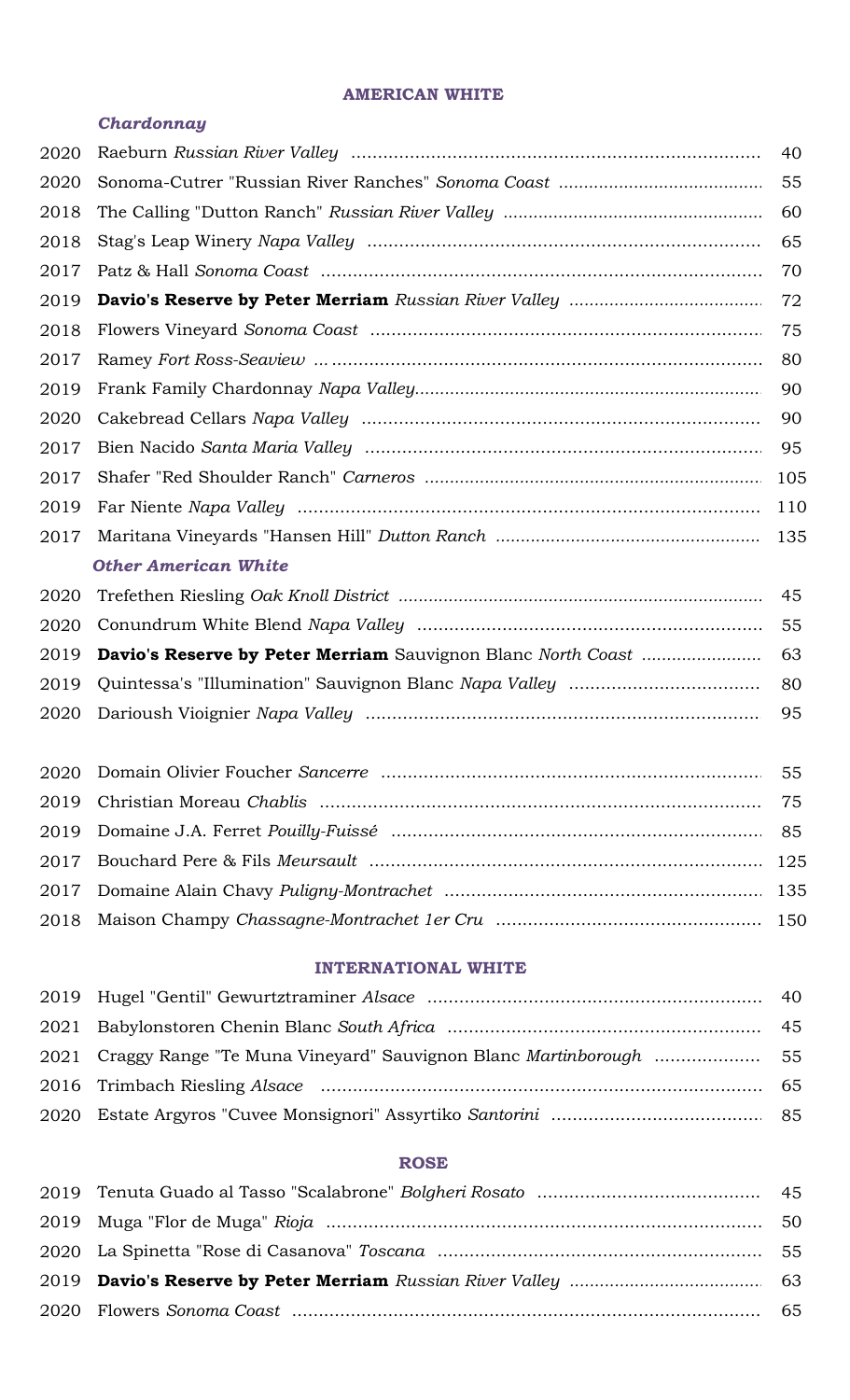#### **ITALIAN RED**

#### Piedmonte

# **Barbaresco**

# **Barolo**

# **Other Piedmonte**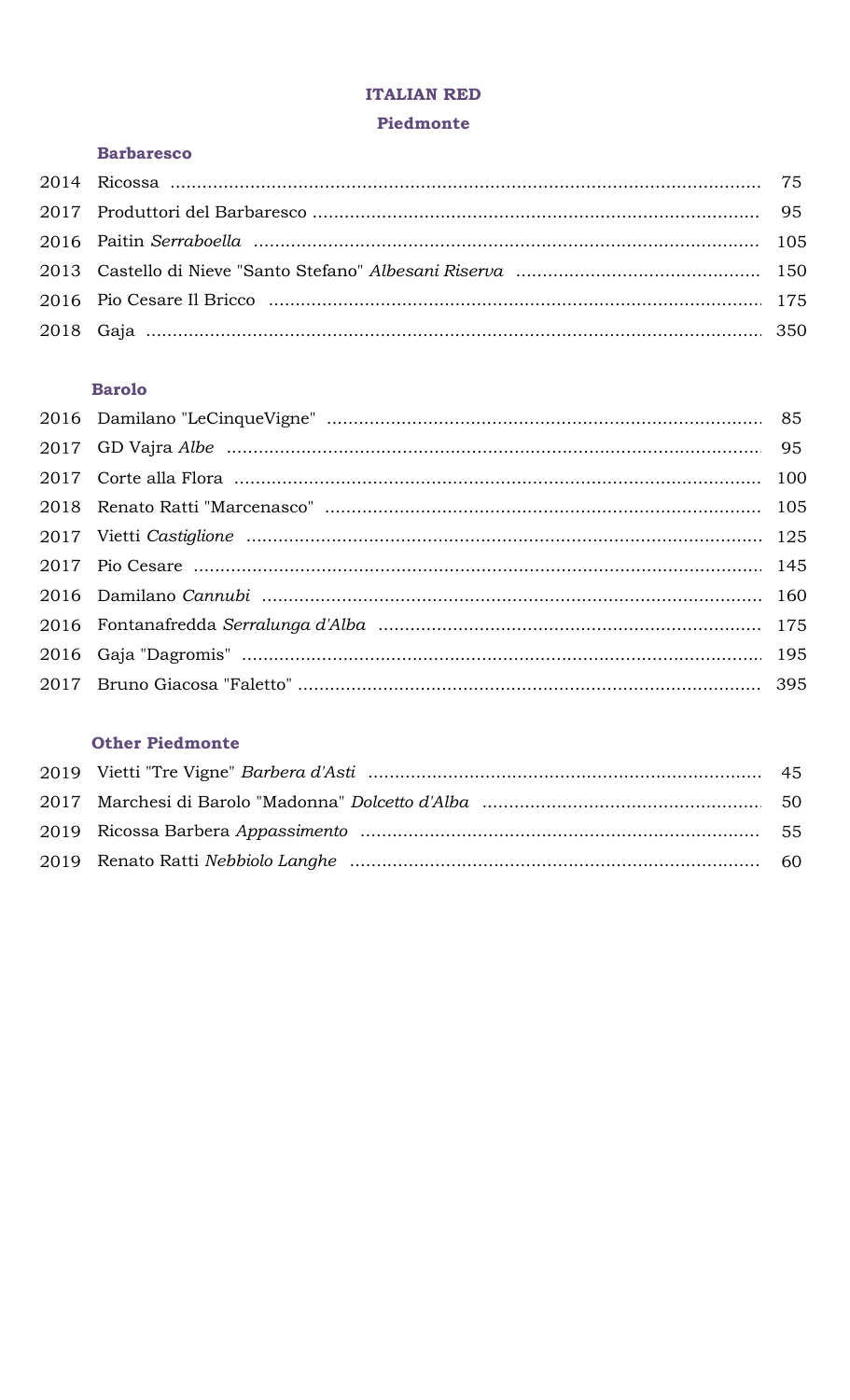### **TUSCANY**

|      | <b>Super Tuscan</b> |     |
|------|---------------------|-----|
| 2018 |                     | 50  |
| 2017 |                     | 60  |
| 2018 |                     | 65  |
| 2018 |                     | 70  |
| 2019 |                     | 75  |
| 2015 |                     | 80  |
| 2018 |                     | 85  |
| 2020 |                     | 95  |
| 2019 |                     | 100 |
| 2019 |                     | 105 |
| 2015 |                     | 115 |
| 2015 |                     | 135 |
| 2019 |                     | 145 |
| 2016 |                     | 155 |
| 2018 |                     | 235 |
| 2017 |                     | 275 |
| 2018 |                     | 295 |
| 2018 |                     | 325 |
| 2018 |                     | 395 |

# **Other Tuscan**

#### **Brunello di Montalcino**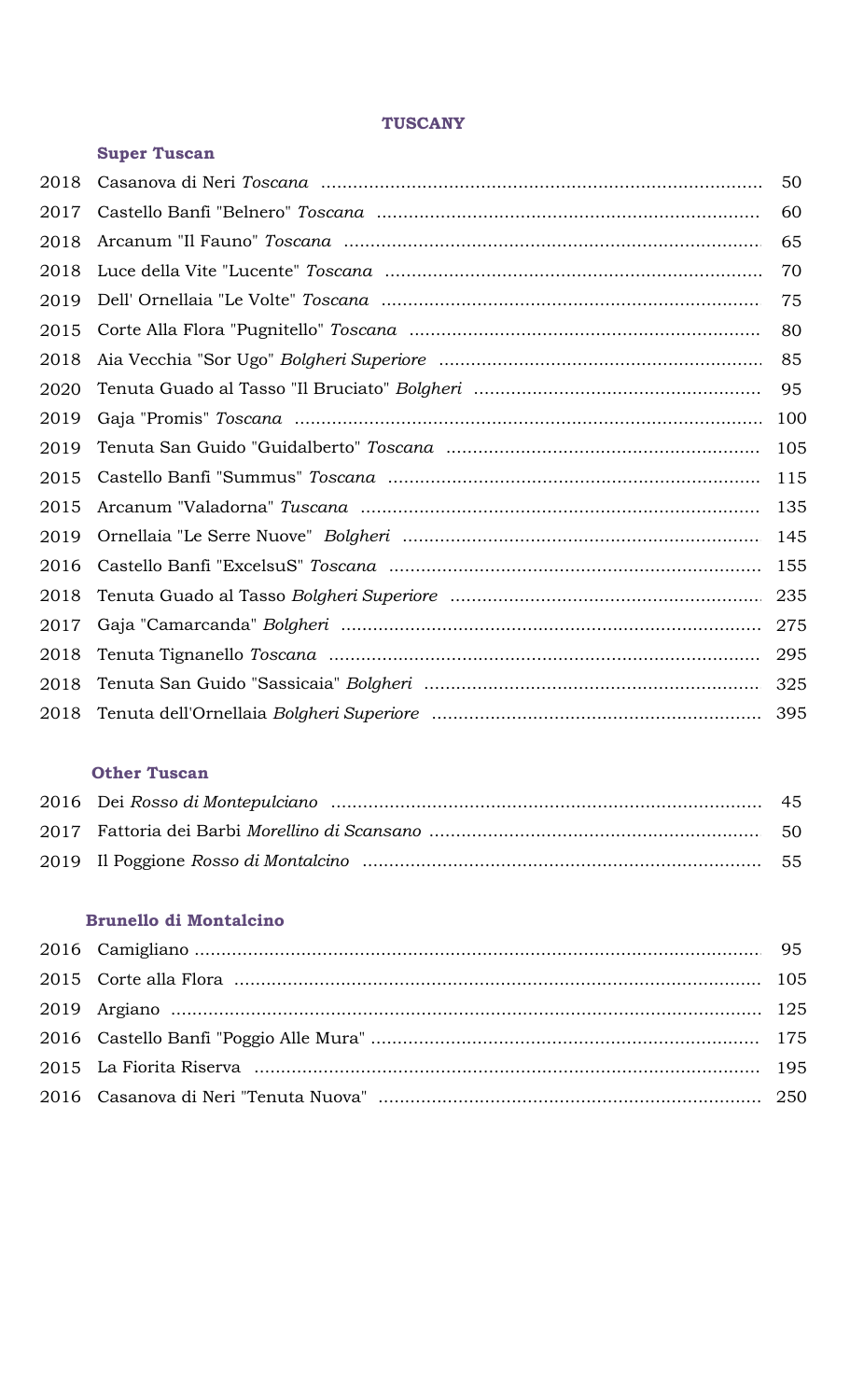# **Chianti**

# **VENETO**

| 2017 Luigi Righetti "Capitel de Roari" Amarone della Valpolicella Classico  85 |  |
|--------------------------------------------------------------------------------|--|
| 2016 Tenuta Sant'Antonio "Selezione Castagnedi" Amarone della Valpolicella  95 |  |
|                                                                                |  |
|                                                                                |  |
|                                                                                |  |
|                                                                                |  |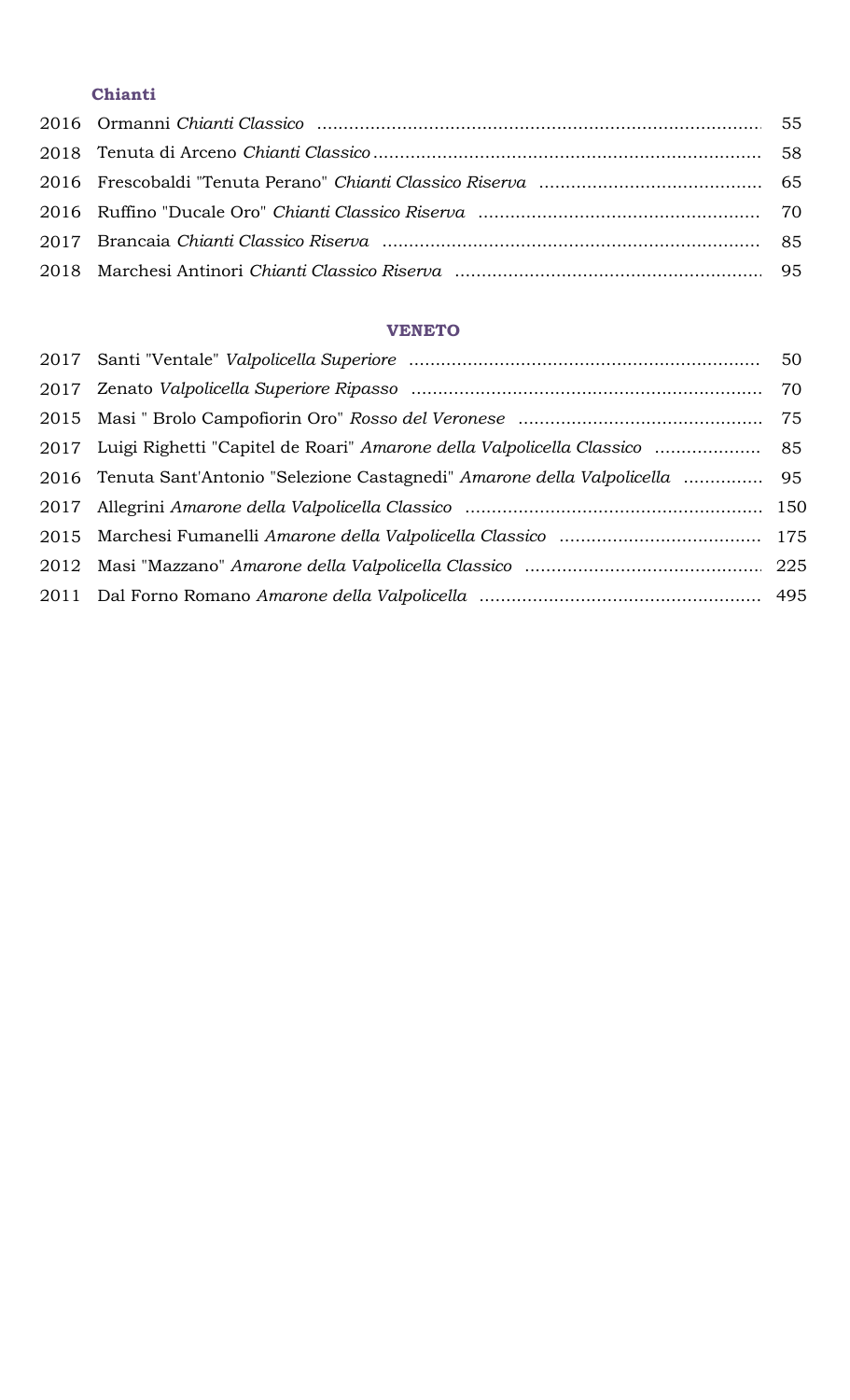#### **AMERICAN RED**

# **Cabernet Sauvignon**

| 2019 | 40  |
|------|-----|
| 2019 | 50  |
| 2019 | 65  |
| 2017 | 75  |
| 2018 | 77  |
| 2016 | 85  |
| 2019 | 90  |
| 2017 | 95  |
| 2018 | 95  |
| 2019 | 105 |
| 2017 | 115 |
| 2017 | 120 |
| 2018 | 130 |
| 2019 | 135 |
| 2018 | 145 |
| 2018 | 150 |
| 2018 | 150 |
| 2016 | 155 |
| 2016 | 160 |
| 2018 | 165 |
| 2018 | 170 |
| 2016 | 175 |
| 2017 | 180 |
| 2018 | 185 |
| 2018 | 190 |
| 2017 | 195 |
| 2018 | 210 |
| 2003 | 225 |
| 2018 | 265 |
| 2019 |     |
| 2018 |     |
| 2017 |     |
| 2016 |     |
| 2018 |     |
| 2018 |     |
| 2015 |     |
| 2018 |     |
| 2018 |     |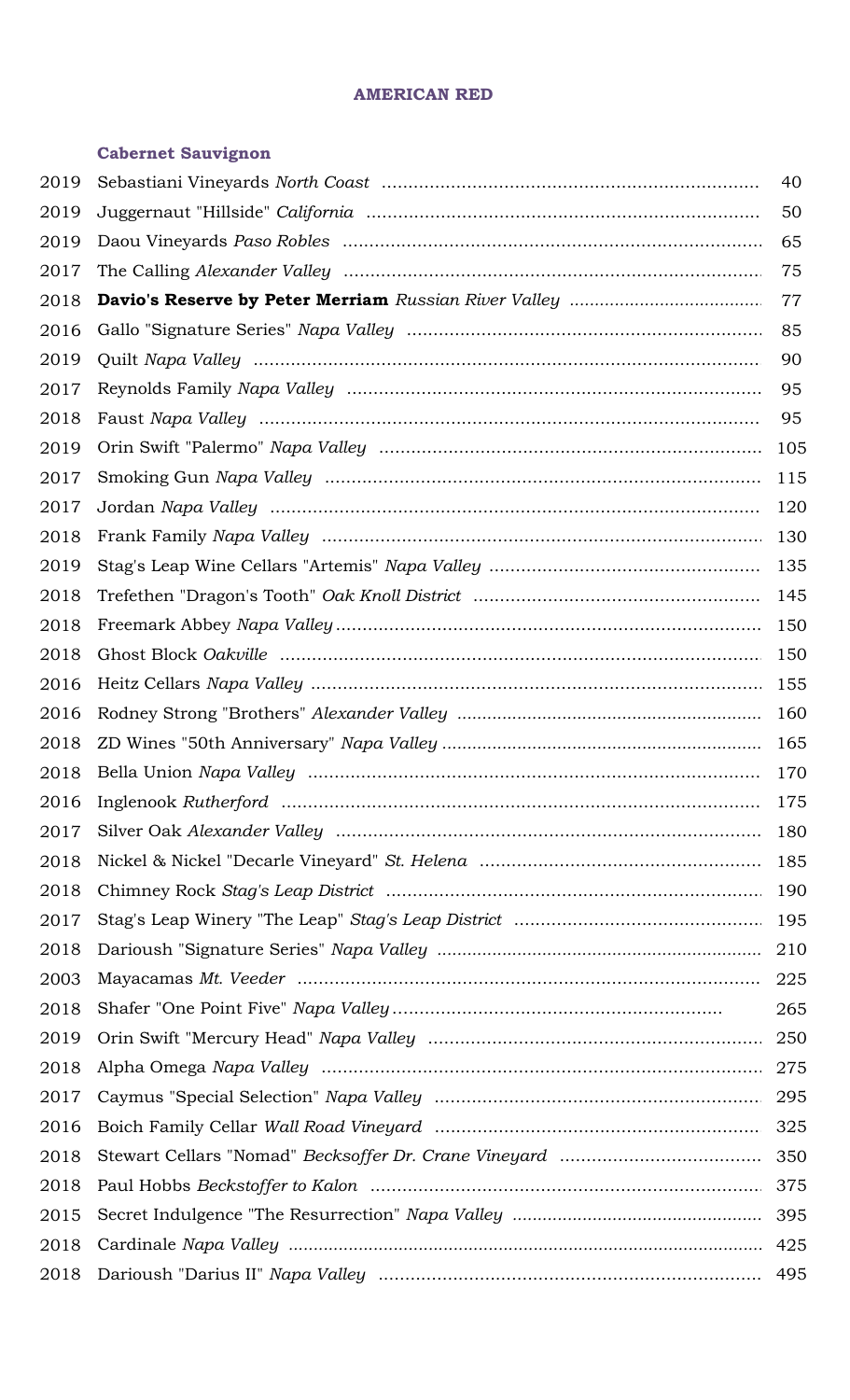# **Red Blend**

|      | 45  |
|------|-----|
| 2018 | 55  |
| 2018 | 65  |
| 2019 | 75  |
| 2019 | 85  |
| 2018 | 90  |
| 2018 | 95  |
| 2017 | 100 |
|      | 100 |
| 2016 | 145 |
| 2016 | 195 |
| NV   | 250 |
| 2017 | 275 |
| 2018 | 325 |
| 2018 |     |
|      | 625 |

# **Merlot**

# **Pinot Noir**

| 2019 | 45  |
|------|-----|
| 2018 | 48  |
| NV   | 50  |
| 2019 | 55  |
| 2018 | 60  |
| 2019 | 65  |
| 2019 | 75  |
|      | 78  |
| 2019 |     |
| 2019 | 95  |
|      | 110 |
|      | 150 |
| 2018 | 175 |
|      | 195 |